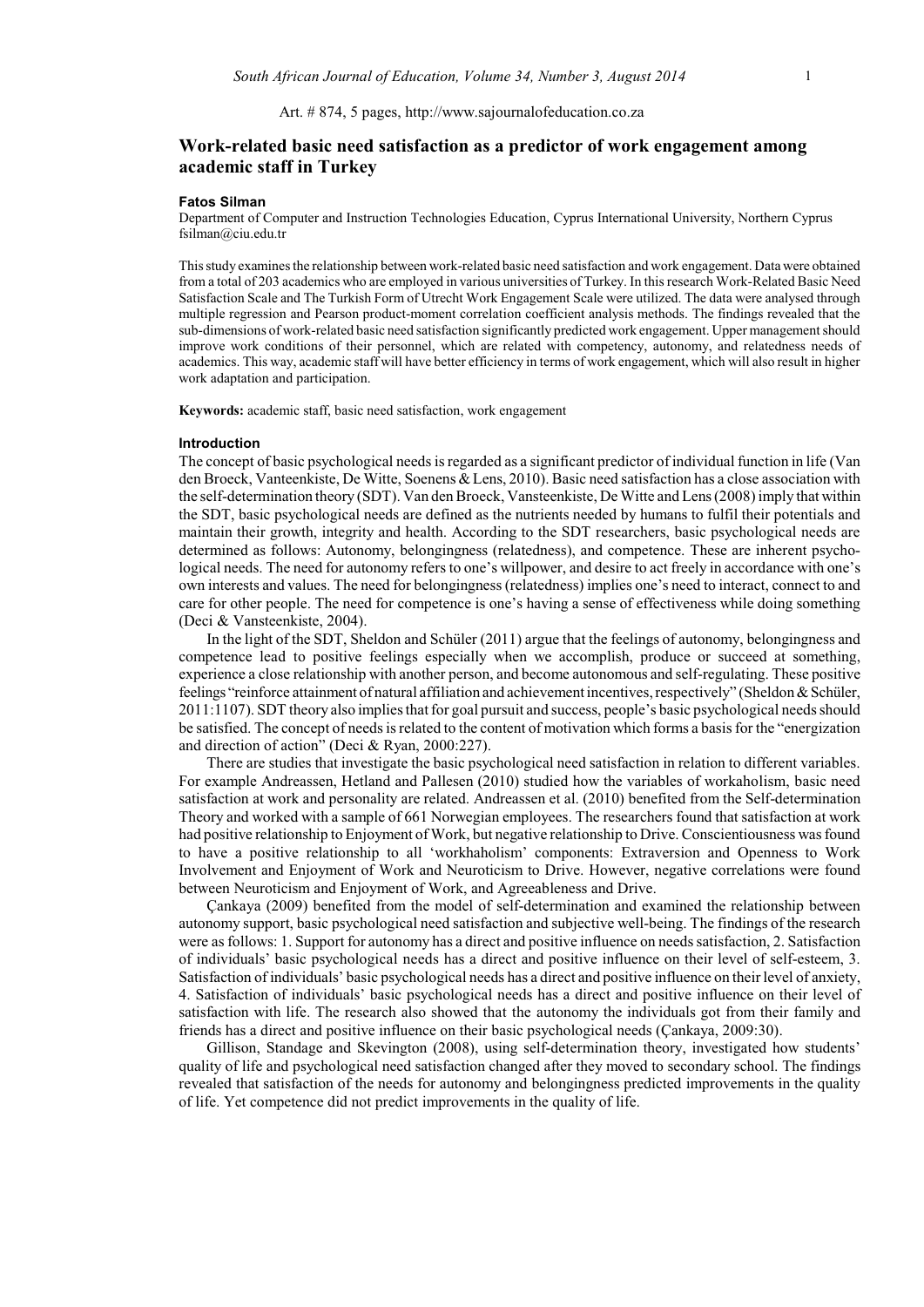The issue of work engagement has also received a considerable attention in the field of organizational behaviour. Kahn (1990) defines work engagement as the "expression of a person's preferred self during tasks that promote connections to work and to others, personal presence and active, full performances" (cited in Babcock-Roberson & Strickland, 2010:315). Work engagement has a close relationship between job performance and organizational commitment. Current research studies have come up with the results that work engagement is closely associated to burnout and turnover intentions and leadership qualities in the workplace. For example Du Plooy and Roodt (2010) found that work engagement and burn-out were significant predictors of turnover intentions. Hassan and Ahmed (2011) studied the contribution of authentic leadership to subordinates' trust in leadership and how this, in turn, predicted subordinates' work engagement. The findings revelaed that authentic leadership improved subordinates'trustin leaders, and contributed to work engagement.

The above research studies give us an insight that individuals' psychological basic need satisfaction may also be a significant predictor for their work engagement which may help them accomplish full performances in the workplace. However the researcher came across with few research that has examined the relations between work-related basic need satisfaction and work engagement.

Van den Broeck et. al (2010), due to the lack of a valid and reliable measure of need satisfaction in the field of organizational psychology, developed and validated a "Work-Related Basic Need Satisfaction Scale" for future research and practice. Before the construction of this scale the same researchers examined the relationship between basic need satisfaction and the main ingredients of burnout and engegament, which are job demands, job resources, and employees' exhaustion and vigour. The study showed that satisfaction of basic psychological needs partially explained the relationships from job demands to exhaustion and from job resources to vigour.

Vansteenkiste, Neyrinck, Niemiec, Soenens, De Witte and Van den Broeck (2007), using the self-determination theory approach, conducted two studies to investigate the correlation between work value orientations, psychological need satisfaction and job outcomes. The two studies revealed that having an extrinsic work value orientation, relative to an intrinsic work value orientation was related to less positive outcomes but more negative outcomes. Study 2 showed that having an extrinsic work value orientation, relative to an intrinsic work value orientation gave harm to employees' job outcomes. That is, these orientations hindered "the satisfaction of the basic psychological needs for autonomy, competence and relatedness at work" (Vansteenkiste et al., 2007:251).

### Aim and Importance of the Study

In the global world like other organizations higher education institutions are also changing. These changes make organizations keep track of social, cultural, political and technological systems. Higher education institutions need to ensure quality by improving their processes such as communication, planning, problem-solving, leadership, decision making and so on. For quality of education staff members should also be motivated to take part in participatory and teamwork for the establishment of organizational goals and objectives (Maguad & Krone, 2012).

Turkey is a candidate country for European Union membership. Therefore, Turkish Higher Education system participated in the Bologna Process in 2001. Since then the higher education

institutions in Turkey "has gone into a serious re-structuring and development processes" (Furuzan, 2012:107) in order to elevate these institutions to the standards of the higher education instititutions in Europe. Furthermore and firstly, higher education attracted considerable investments during the last two decades in Turkey. Many private and foundation universities (more than 100) have been launched since 1990s. Contribution of the academic staff to the advancement of the Turkish higher education system has also been documented in relevant literature (Katircioglu, 2010). Large increases in the number of higher education institutions raised strong competition not only in Turkey but also in the regions of the Middle East and the Mediterranean. Emergence of too many universities during the last two decades and recent reform iniatives such as "degree recognition, quality assurance, qualification framework, and a newaccreditation system" (Furuzan, 2012:108) also emphasized the agenda of student and staff/academics satisfaction and quality education concepts.

The researcher of the present study believe that for better work engagement of the university staff in these reform initiatives as part of the Bologna process, it is important that their work-related basic needs are also satisfied. So that they can come together for the establishment of the common goals and objectives of their universities.

This study aims to examine the relationship between workrelated basic need satisfaction and work engagement. The constructs of work-related basic needs satisfaction and work engagement are mostly studied in organisational context (Imamoðlu & Beydoðan, 2011; Babcock-Roberson & Strickland, 2010; Otken & Erben, 2010; Van den Broeck et al., 2008; Bakker & Bal, 2010) rather than educational context. The researcher came across with only one study (Dogan& Eryilmaz, 2012b) that examines work-related basic need satisfaction and subjective well-being in educational context (among academicians) in Turkey.

Since studies that investigate the relationship between the above-mentioned variables in the context of higher education institutions are limited, the researcher thinks that this study will have a great contribution to the relevant literature.

#### **Method**

#### Sample and Data Collection

In total, 203 (94 female/109 male) academics from 86 universities in Turkey have participated in this study. These universities were selected from seven different geographical regions (Aegen, Black Sea, Central Anatolia, Eastern Anatolia, Marmara, Mediterranean and Southeastern Anatolia) of Turkey. Random sampling was used as a sampling strategy "to ensure the characteristics of the subjects to appear in the same proportion they appear in the total population" (Bogdan & Biklen, 1998:65). The data collection instruments were sent to randomly selected 1800 academicians via mail. However, only 203 of them responded. The age range of the participants was 22 to 65. The average age was 40,95. Regarding the academic status of the participants, 25 of them were teaching assistants, 53 lecturers, 54 assistant professors, 35 associate professors and 36 professors. Regarding their maritial status, of the 203 participants, 46 were single, 146 were married and 11 were divorced.

Data Collection Instruments and Psychometric Properties *Work-Related Basic Need Satisfaction Scale* (W-BNS): The scale was developed by Van den Broeck et al. (2010). The scale contains 18 items, and is a 5-point Likert-type. W-BNS has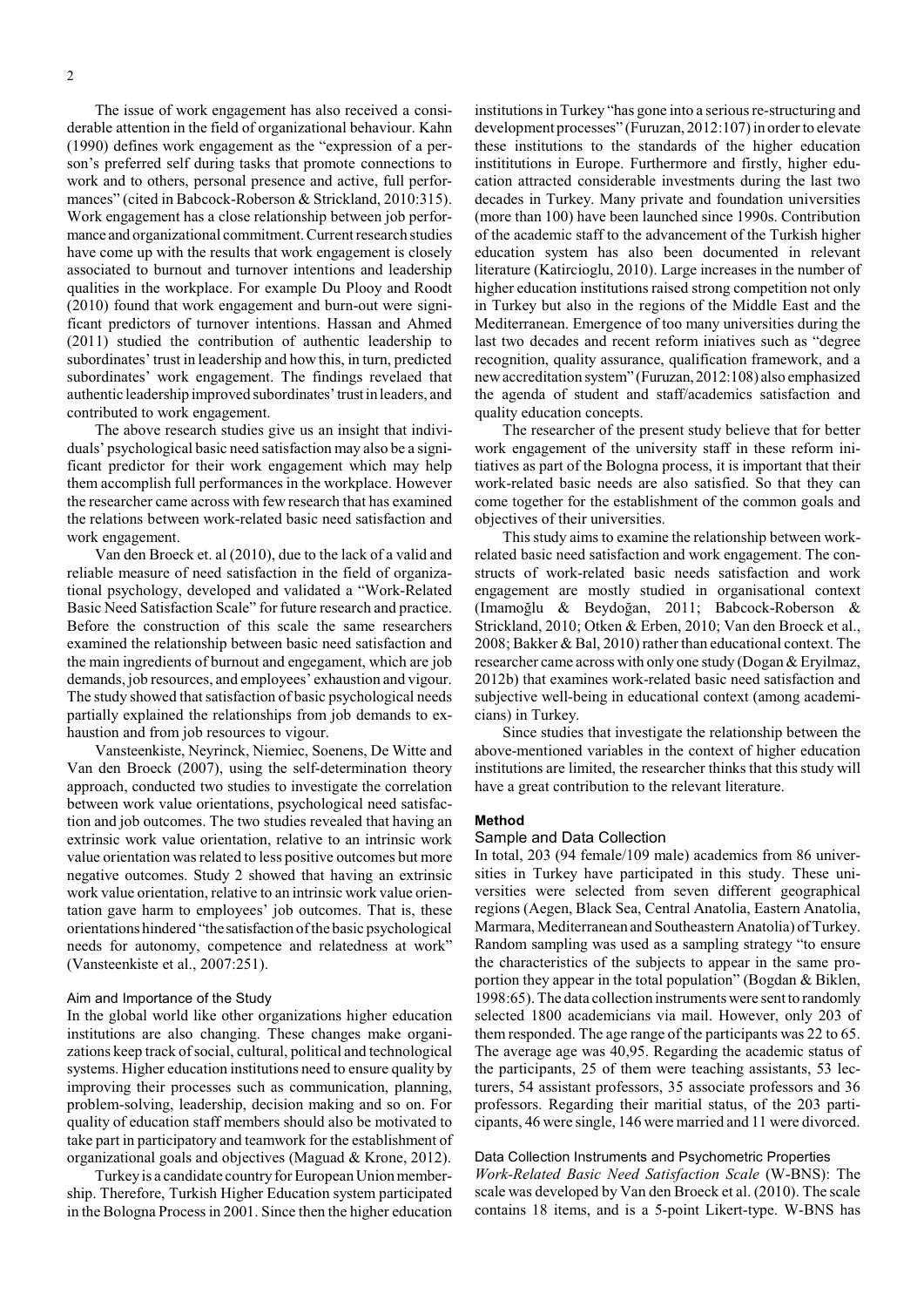three sub-dimensions: competency need, relatedness need and autonomy need. The "competency need" sub-dimension implies individiual's feeling himself/herself competent at work (Sample Item: I feel competent in my job). The "relatedness need" sub-dimension implies individiual's need to build relationships with others and to avoid loneliness and isolation at work (Sample Item: At work I feel part of a group). The "autonomy need" sub-dimension is related to individual's initiating activities, making decisions and choices independently at work (Sample Item: I feel free to do my job the way I think it could best be done). Factor analysis should be carried out for the suitability of sample and instrument used in the study prior to further analyses. These analyses are also available in the education literature (Bukova-Güzel, Cantürk-Günhan, Kula, Özgür & Elçí, 2013; Katircioglu, Fethi, Unlucan & Dalci, 2011). The item loading factors of the scale were found in scores ranging from .58 to .85. The goodness-of-fit (GFI) indexes obtained for the two-factor model were reported as  $\chi^2$ /standard deviation (SD) = 1.8, Comparative Fit Index (CFI) = 98, The Root Mean Square Error of Approximation (RMSEA) = 0.4. The reliability of the scale was calculated as .85 for the "competency need", .82 for the "relatedness need" and .82 for the "autonomy need."

The W-BNS scale was adapted into Turkish by Dogan and Eryilmaz (2012a ). The construct validity was measured by Confirmatory Factor Analysis (CHA). The goodness-of-fit indexes revealed by CHA showed that three factor structure was protected in the sample of Turkish employees ( $\chi^2$  = 321.23, SD  $= 132$ ,  $\chi^2/\text{SD} = 2.43$ , Goodness of Fit Index (GFI) = 0.91, Normed Fit Index (NFI) =  $0.90$ , Incremental Fit Index (IFI = 0.94, Adjusted Goodness of Fit Index (AGFI) = 0.89, RMSEA  $= 0.062$ , The Root Mean Square Residual (RMR)  $= 0.056$ ). The internal consistency coefficients for "competency need", "relatedness need" and "autonomy need were found to be .70, .78, .69, respectively.

*The Turkish Form of Utrecht Work Engagement Scale* (UWES-TR): UWES was developed by Schaufeli, Salanova, Roma and Bakker (2002) to measure the work engagement of employees. UWES is a 17 item, 5-point Likert, self-report type of scale. The items are scored as "I strongly disagree" (1), "I disagree" (2), "I agree a little" (3), "I agree" (4), "I strongly agree" (5). There are reverse coded items in the scale. The high scores obtained from the scale show high work engagement. The scale has three dimensions: *Vigour, Dedication* and*Absorption*. The internal reliability consitency scores for the subdimensions were obtained as .80, .91, and .75, respectively. The Turkish adaptation of the scale was carried out by Eryilmaz and Dogan (2012). The goodness fix indexes revealed by confirmatory factor analysis confirmed the three factor structure of the scale with the sample of Turkish employees ( $\chi^2$ /SD = 3.59,  $GFI = 0.81$ ,  $CFI = 0.96$ ,  $NFI = 0.94$ ,  $IFI = 0.96$ , The Root Mean Square Acceleration  $(RMSA) = 0.11$ . The internal consistency coefficent of UWES-TR for "Vigour," "Dedication," "Absorption" was found to be .94, .88, and .87, respectively.

*Demographic Information Form*: This form was prepared to elicit demographic information about the participants. The form consists of four questions related to age, gender, maritial status and academic status.

#### Data Analysis

This research contains statistical procedures in order to predict work engagement in the Turkish universities. Therefore, in addition to descriptive analysis, pearson correlation and multiple regression analyses have been employed in the study. There

are studies that employ pearson correlation and regression analyses in the education literature; among them are Grosser and Nel (2013) and Bukova-Güzel et al. (2013). The dependent variable of this study is work-engagement and the independent variable of the study is work-related basic need satisfaction with the subdimensions of "competency need", "relatedness need" and "autonomy need." The correlation between the variables was calculated by Pearson Correlation Coefficient. Multiple regression analysis was conducted to determine to what extent the independent variable predicted the dependent variable. Descriptive statistics were also used for the variables in the study. The scales do not have cut-off scores since the scales were not norm-referenced.

#### **Results**

In this section results from the empirical analysis are discussed. The section will be finalized by correlation and regression analyses.

**Table 1** Descriptive Statistics related to Dependent and Independent Variables

|                    | Variables | Min  | Max  | SD  |
|--------------------|-----------|------|------|-----|
| Competency Need    | 1.67      | 5.00 | 4.31 | .74 |
| Relatedness Need   | 1.67      | 5.00 | 3.70 | .74 |
| Autonomy Need      | 1.33      | 5.00 | 3.50 | .63 |
| <b>W-BNS Total</b> | 2.11      | 4.83 | 3.80 | .50 |
| Work Engagement    | 1.35      | 5.00 | 4.01 | .71 |

 $n = 203$ 

Table 1 shows that the lowest mean score regarding the competency need sub-dimension is 1.67, the highest mean score is 5.00 and the average mean score is 4.31. The minimum score regarding the relatedness need sub-dimension is 1.67, the maximum score is 5.00, and the mean score of the sub-scale is 3.70. The minimum mean score regarding the autonomy need sub-dimension is 1.33, the maximum score is 5.00 and the mean score of the sub-scale is 3.50. The minimum score regarding the W-BNS Total is 2.11, the maximum score is 4.83 and the total mean score is 3.80. The minimumscore regarding work engagement is 1.35, the maximum score is 5.00 and the mean score is 4.01.

Table 1 presents descriptive statistics regarding four major dimensions of the research instrument. The correlation between dependent and independent variables were calculated by Pearson Correlation Coefficent and are presented in Table 2.

**Table 2** Correlation between Competency Need, Relatedness Need and Autonomy Need

| Variables                                                               |        |                  |                          |
|-------------------------------------------------------------------------|--------|------------------|--------------------------|
| Competency Need<br>Relatedness Need<br>Autonomy Need<br>Work Engagement | $.28*$ | $.38*$<br>$.53*$ | .64*<br>$.44*$<br>$.58*$ |

*n* = 203; \* *p* < .001

It is clearly seen that that there is a significant and positive correlation  $(p < .001)$  among the four dimensions of the study. The highest correlation was obtained between competency need and work engagement (correlation coefficient  $(r) = .64$ ) which implies that these two dimensions are positively associated at .001 significance level.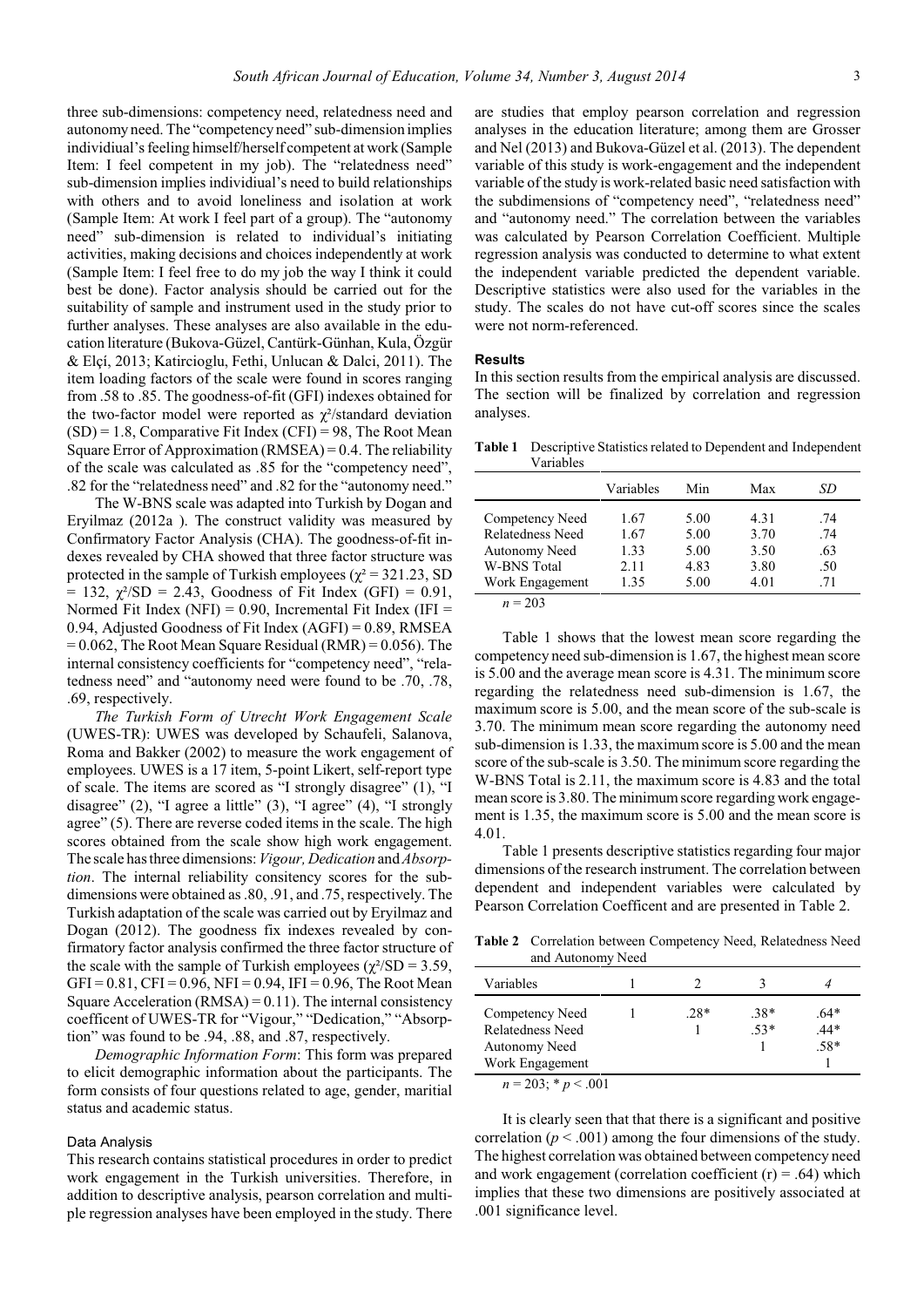The multiple regression analysis will be now carried out in the next step. Results are presented in Table 3.

Table 3 Multiple regression analysis related to the prediction of work engagement

|                                                           | В           | <b>SEB</b>        | <b>Beta</b>       |                      |                               |  |  |
|-----------------------------------------------------------|-------------|-------------------|-------------------|----------------------|-------------------------------|--|--|
| Competency Need 1.64<br>Relatedness Need<br>Autonomy Need | -35<br>1.07 | .18<br>.15<br>.19 | .47<br>.13<br>.33 | 9.17<br>2.29<br>5.68 | $.000*$<br>$.000*$<br>$.000*$ |  |  |
| $R = 0.74$ , $R^2 = 0.55$ , $F = 81.65$ , $p < .001$      |             |                   |                   |                      |                               |  |  |

\**p* < .001

Note: B = Unstandardized Coefficient, SEB = Standard Error of Beta, Beta = Standardized Coefficient

Multiple regression analysis was conducted to determine to what extent work-related basic need satisfaction with the subdimesions of competency need, relatedness need and autonomy need predict work engagement. Looking at the Table 3, it can be seen that the sub-dimensions of the work-related basic need satisfaction are significant predictors of work engagement  $R =$ 0.74,  $R^2 = 0.55$ , Analysis of Variance  $(F) = 81.65$ ,  $p < .001$ ). When the relationships of the variables with work-engagement were evaluated one by one, it was seen that the "competency need" was the highest meaningful predictor of work engagement ( $\beta$  = .47; *p* = .000). The second highest meaningful predictor of work engagement was "autonomy need" ( $\beta$  = .33;  $p = .000$ ). The lowest meaningful predictor of work engagement was found to be "relatedness need" ( $\beta$  = .13; *p* = .000). These results reveal that variation in the related dimensions of Table 3 explain 55% of variation in the work engagement. The cut-off criteria for determining the extent to which there is a multicollinearity between the predictor factors utilized in regression analysis was related to the poor discriminant validity (Brown, 2006). The evidence, which signifies whether there is a poor discrimination between the predictor factors is that the correlations between the predictor factors must not exceed the determined cutoff point of .85 (Brown, 2006; Kline, 2005). In the present study, the correlations between the predictor factors are found to be below the cutoff point of .85 (see Table 2). This shows that there is no multi-collinearity between the predictor factors.

## **Discussion**

The present study aims to examine to what extent work-related basic need satisfaction predicted work engagement among the academic staff in Turkey. The results revealed a significant and positive association between the predictive variables of "competency need," "autonomy need" and "relatedness need" and the dependent variable of "work engagement". The results also revealed that these variables significantly predicted "work engagement"; that is, competency need, autonomy need, and relatedness need exerted positive and significant impact on work engagement.

The Bologna Process is considered by "policy makers, university leaders, academic staff, students and researchers as the most important development of higher education in Europe today" (Vlasceanu & Voicu, 2006:25). As Turkey is part of this process, higher education institutions are involved in serious reform initiatives in order to elevate their standards to those of the European higher education. Universities in their efforts to develop their quality assurance system, are moving into "greater institutional autonomy" accountable for decisions, personnel

recruitment, budget, student admission, educational forms and content (Gvaramadze, 2008:443). In this new culture of quality, students, university staff and other stakeholders should participate in the decision-making process. The present study is concerned only with academics as stakeholders of higher education institutions in Turkey. The researcher believes that for efficiency and better engagement in the reform initiatives, university staff should be motivated and their work-related basic needs should be satisfied.

In self-determination theory, the concept of basic need satisfaction defines three basic needs: the needs for autonomy, competence, and relatedness. These are important determinants that influence motivational mechanism of individuals. Autonomy implies psychological freedomwhen individuals carry out an activity and organize their work. Competence is individuals' desires to feel effective when they explore and manipulate the environment and engage in challenging tasks. Relatedness implies individuals' need to feel connected, be part of a group, love and care and be loved and appreciated (Van den Broeck et al., 2010).

With respect to the organizational context, it is logical to suggest that the basic psychological needs of individuals influence their performances in the workplace. Yet, the lack of a work-related basic need satisfaction measure before Van den Broeck et al. (2010) constructed and validated it, did not foster studies that examined the direct relationship between basic satisfaction need and work-engagement.

From the limited literature related to the relationship between basic satisfaction need and work engagement especially in the university context, it could be said that psychological need plays an important role in job outcomes. Satisfaction of basic psychological needs have an effect on individuals' feelings and job outcomes (Vansteenkiste et al., 2007; Van den Broeck et al., 2008). Basic psychological needs also explain employees' condition at work such as burnout and well being. (Van den Broeck et al., 2008). Bakker and Bal's study (2010) conducted with 54 Dutch teachers showed that low-levels autonomy, exchange with the supervisor and opportunities for improvement had positive correlation with weekly engagement.

The multiple regression analysis in the present study showed that variation in the competency need, the autonomy need and the relatedness need explained 55% of the variation in work engagement. These findings provided evidence that work-related basic need satisfaction significantlypredicted work engagement. The variables of competency, autonomy and relatedness needs positively influenced work engagement of individuals. The only study that was conducted among academicians in Turkey also showed that work-related basic need satisfaction significantly explained subjective well being of the academics (Dogan & Eryilmaz, 2012b). It can be said that this study somehow supports the findings of the present research. The research studies show that well-being of academics influence their creativity, energy, communication and productiveness at the workplace (Diener & Chan, 2011; Lyubomirsky, King & Diener, 2005 cited in Dogan & Eryilmaz, 2012b).

Results of the present research have important implications for the university administration since these three dimensions have statistically significant and positive impact on work engagement. Upper management should improve work conditions of their personnel, which are related with competency, autonomy, and relatedness needs of academics. This way, universities will have better efficiency in terms of work engagement, which will also result in higher work adaptation and participation. The